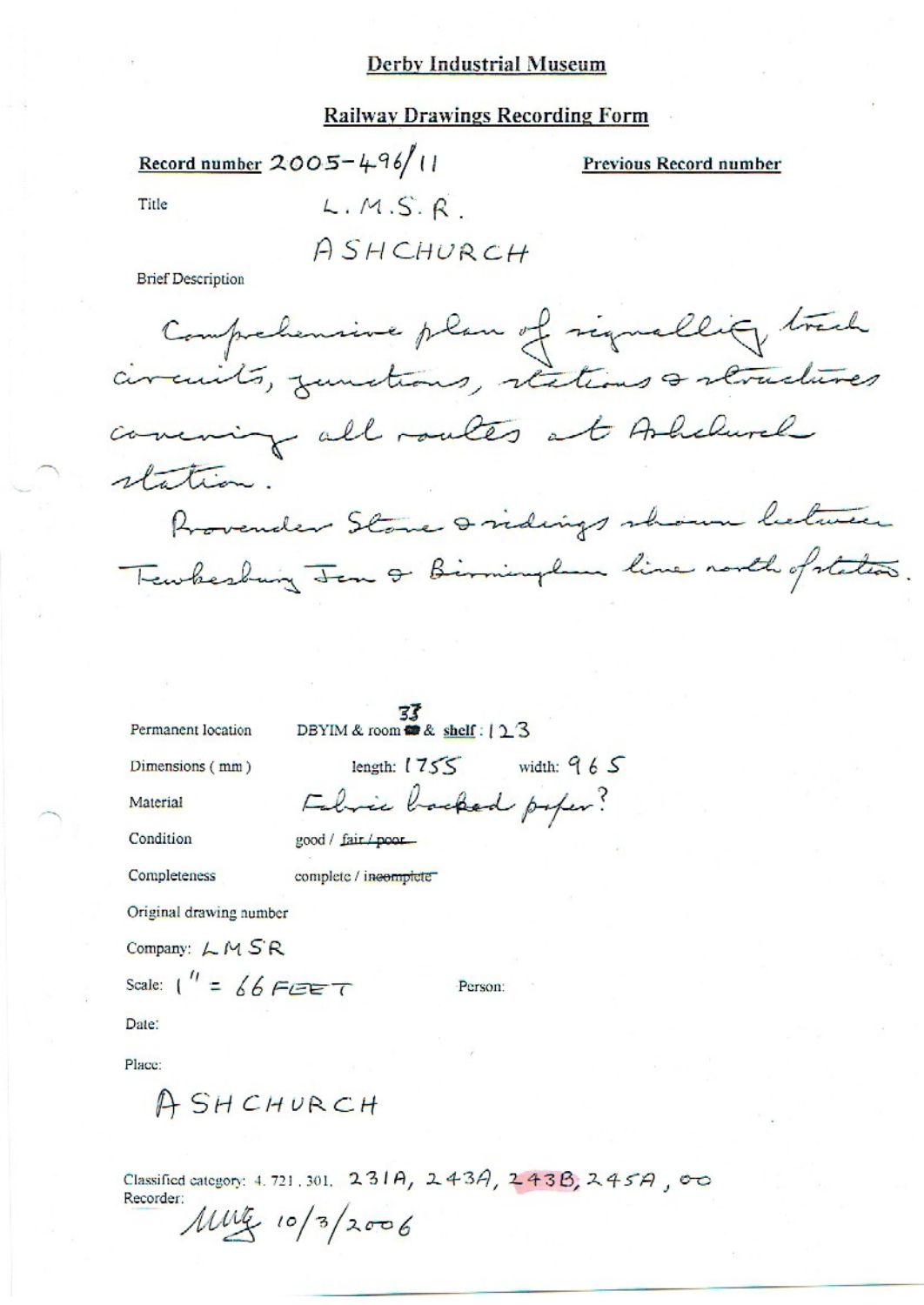### **Railway Drawings Recording Form**

Record number 1971-384/584. 2

Previous Record number  $2477522$ 

Title

County of Gloucester. Famish of Ashebusch. **Brief Description** Landauners: Mrs Mary Edmunds, J. Pugh. Rev Charles Williams. The Rector of the Parish of Askakunk Jane Aramer JWLer. Ashchurch Station area of triangle & Birmingham Glancenter route : implient لمكهدها يرتج Glomeonten DBYIM & room 49 & shelf:  $(20$ Permanent location width:  $535$ length:  $820$ Dimensions (mm) Refer Material Condition  $good /$  fair  $\gamma$  poor  $\gamma$ complete / incomplete-Completeness Original drawing number  $S$   $H \in \mathbb{R}$ <sup>-</sup> $T$  | Company:  $MR$ Scale:  $\int_0^h = 2cHAMS$ Person: Date: Place:  $32\frac{3}{4}M\rho - 324MP$ Askalunch Station Classified category: 4, 721, 301,  $23$ + $\theta$ ,  $2438$ ,  $243\theta$ ,

Recorder:  $1145/8/2003$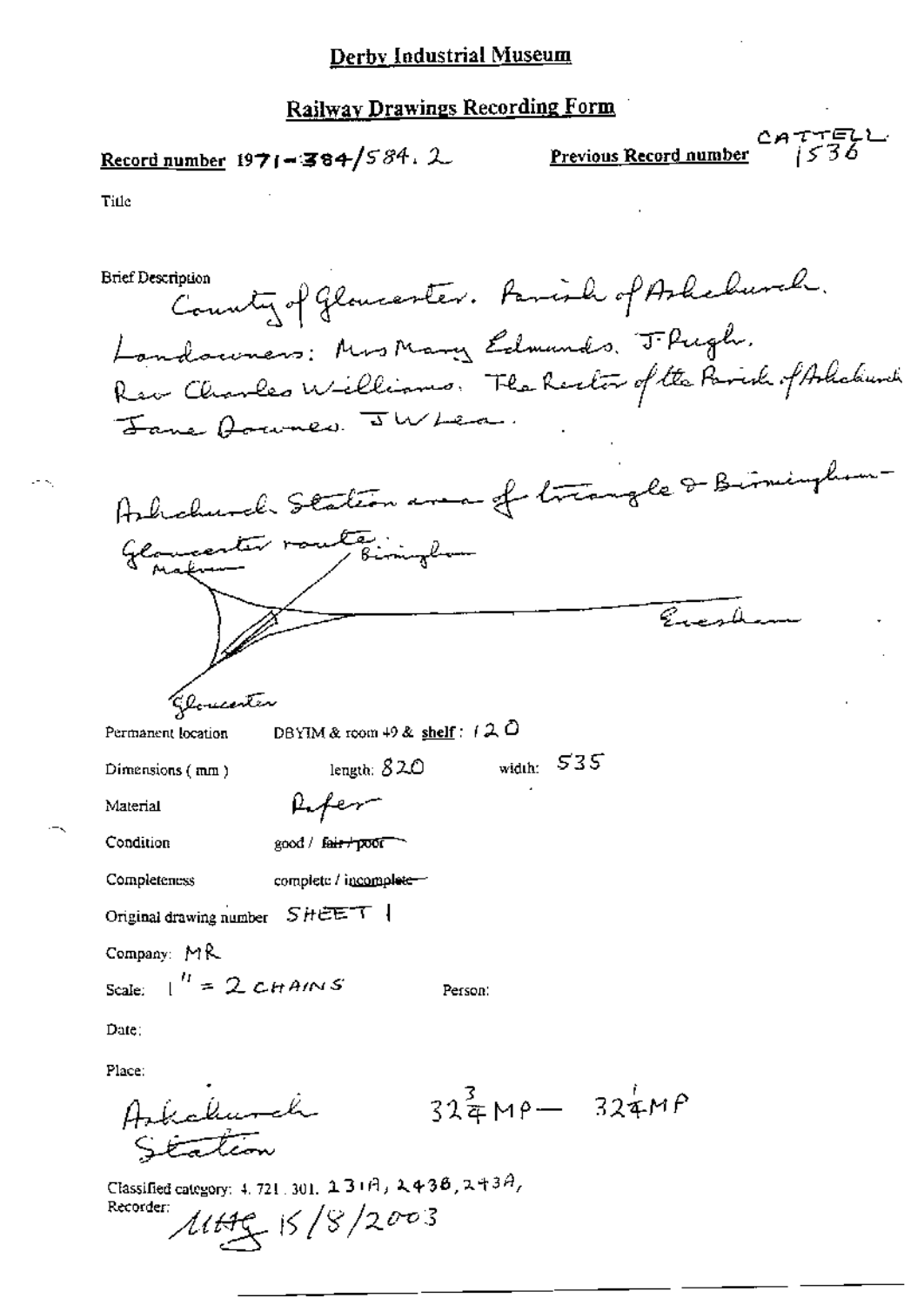# **Railway Drawings Recording Form**

Record number 1971-384/355

Previous Record number

 $1016$ 

CATTELL

Title

 $M, R$ .

**Brief Description** 



Permanent location

DBYIM & room  $49$  & shelf:  $119$ 

Dimensions (mm)

Material

Condition

Completeness

complete / incomplete

Paperon fabric

good / fair / po

Original drawing number  $X91/156$ 

Company: MR

Scale:  $1^{\prime\prime}$  = 40 FEE T

Person:

length:  $1445$  width:  $1050$ 

Date: 1867 March 21.

Place:

Ashelmehr

| Classified category: 4, 721, 301, 2, 31A, 243A, 243B, 245A |  |  |
|------------------------------------------------------------|--|--|
| Recorder: $11/7/2002$                                      |  |  |
|                                                            |  |  |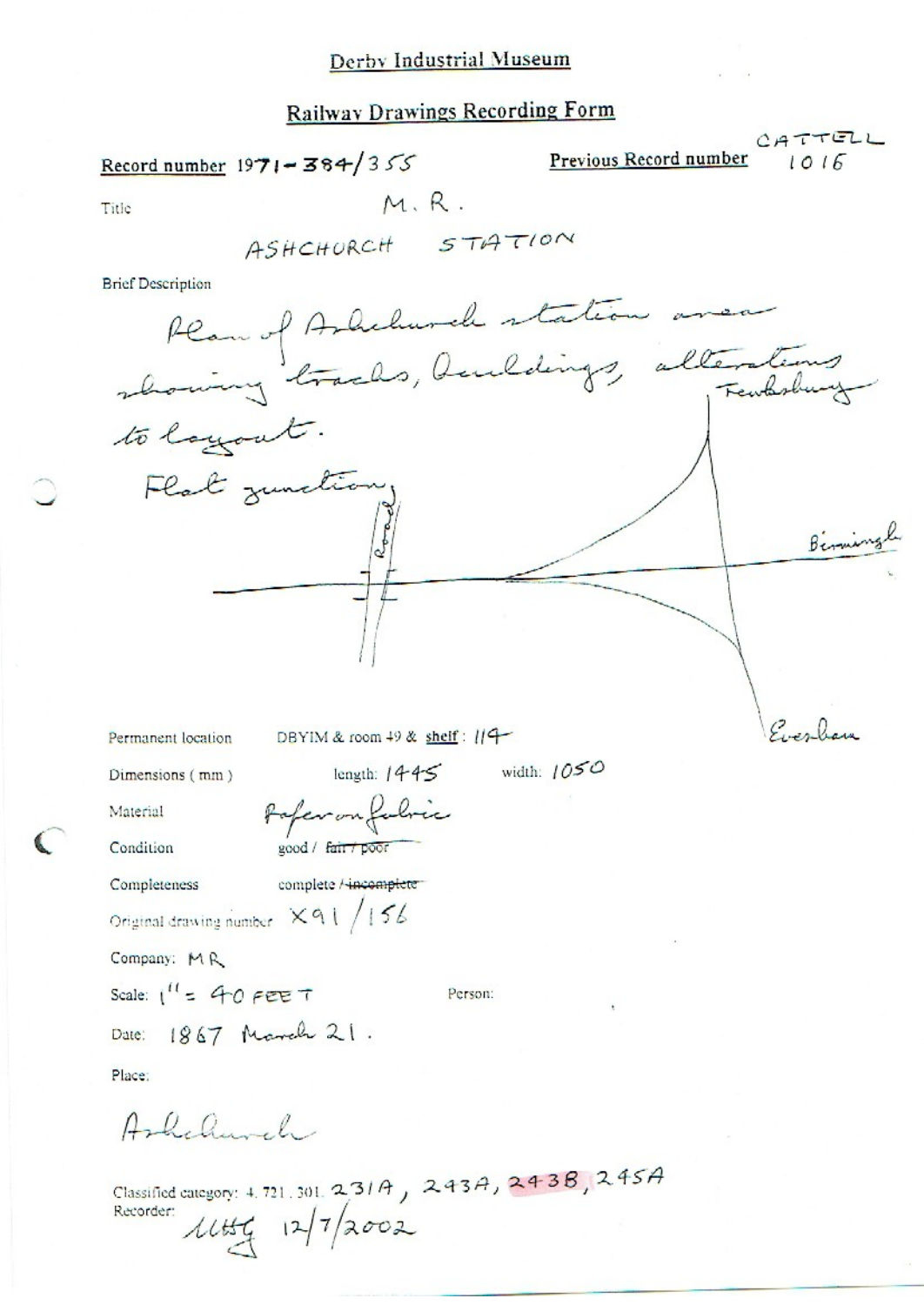# **Railway Drawings Recording Form**

ا<del>، 1994/1469)</del><br><mark>Record number <del>1997-5/- 1723</del> (میلادی)</mark> Previous Record number 1464 MIOLAND RAILWAY Title TEWKSBURY BRANCH Brief Description TEWNSBURY & AND PLAN BRANCH

Concerpage with details of Arts, colouring & rymbols.

Permanent location

 $\frac{33}{2}$ <br>DEYIM & room  $\otimes$  shelf:  $560.1$ 

Dimensions (mm)

 $\text{length: } \mathcal{B}/\mathcal{S} \qquad \qquad \text{width: } \mathcal{S} \mathcal{S} \mathcal{S}$ 

Condition

Material

Peter 200d / fair r poor

Completeness

complete / incomplete

Original drawing number

Company: MR

Scale:

Date: | 907

Place:

Person: PJNe. Callum Estate Agent Devlin

Classified calegory: 4, 721, 301,  $243B$ ,  $231A$ ,  $245A$ ,  $24F$ Recorder:  $\mu$ uy 7/2/2001